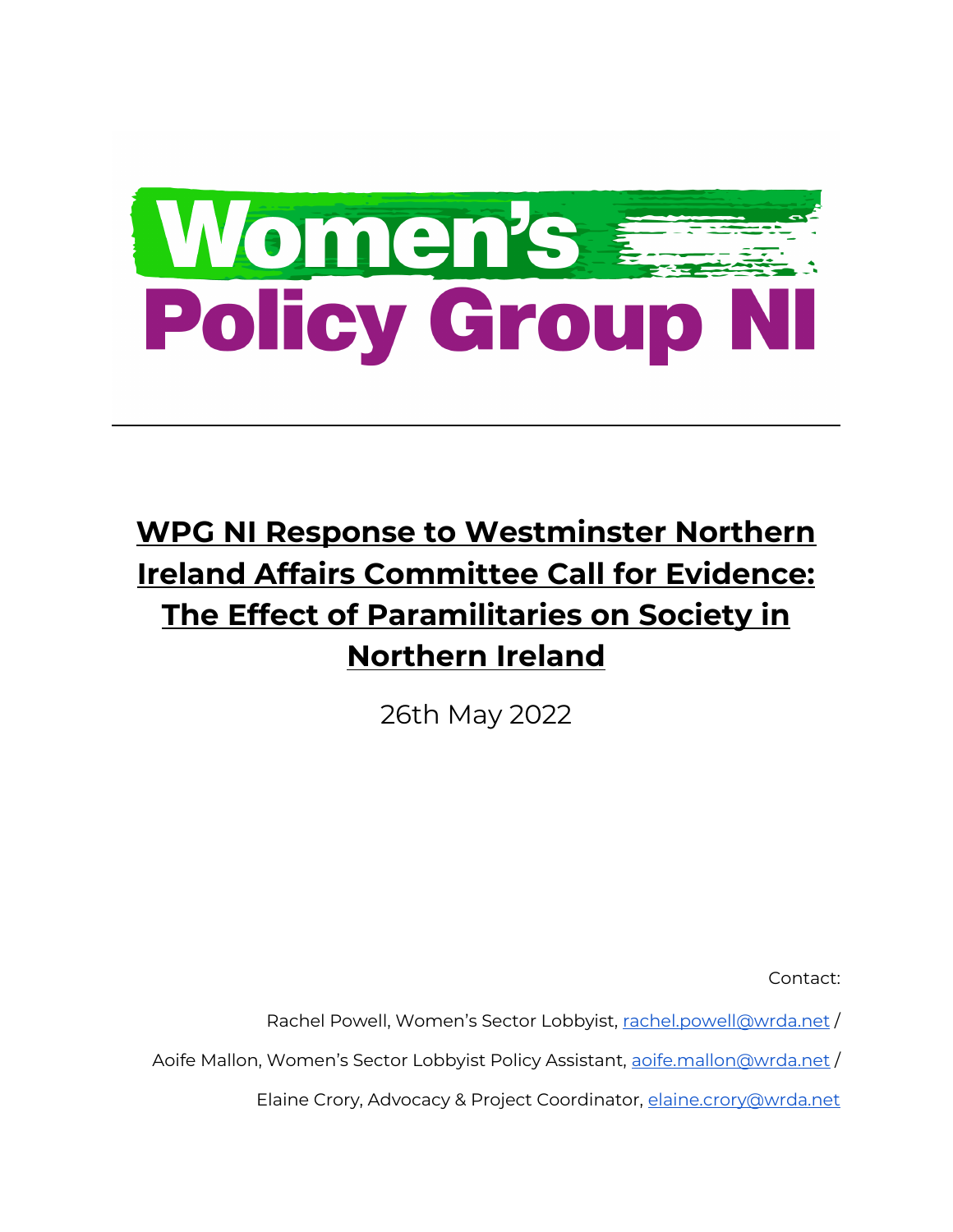# **Women's Policy Group NI Response to Westminster Northern Ireland Affairs Committee Call for Evidence: The Effect of Paramilitaries on Society in Northern Ireland (May 2022)**

# Summary Briefing

This response will specifically examine the effect of paramilitaries on women in Northern Ireland by highlighting their lived experiences as captured by WPG primary research. In addition, this submission will include responses from women to WPG surveys, who have consistently highlighted the problem of paramilitaries in relation to violence against women and girls in Northern Ireland.

# *Key topics covered:*

- Paramilitarism, Gate Keeping and Control of Funding
- Race hate crime and paramilitarism
- Paramilitarism during the pandemic
- The need for UK application of United Nations Security Council Resolution (UNSCR) 1325 on Women, Peace and Security to Northern Ireland
- Honour-based Abuse (and its links to paramilitarism)
- Concerns relating to New Decade, New Approach Agreement
- Online abuse and threats against women when discussing paramilitaries

# *Findings from WPG Primary Research:*

- The WPG Feminist Recovery Plan Primary Research Project,<sup>1</sup>
- The WPG Protection from Stalking Bill Primary Research Project<sup>2</sup> and,
- $\bullet$  The WPG Violence Against Women and Girls Primary Research Project<sup>3</sup>.

In total, the WPG has engaged with over 1200 women in Northern Ireland through this research. Although we did not directly ask women about their experiences with paramilitarism in this research, women repeatedly raised issues relating to paramilitarism and anonymously provided us with personal stories, which we have included in this response.

<sup>1</sup> Women's Policy Group (2021) WPG COVID-19 Feminist Recovery Plan Supplementary Research Report: **[Putting Women's Voices at the Core](https://wrda.net/wp-content/uploads/2021/07/WPG-Feminist-Recovery-Plan-Research-Report-Womens-Voices-at-the-Core.pdf)** 

<sup>2</sup> Women's Policy Group (2021) Joint Evidence Submission to Justice Committee on the Protection From Stalking Bill: [WPG Joint Submission on Stalking Bill](https://wrda.net/wp-content/uploads/2021/04/WPG-Joint-Submission-Protection-from-Stalking-Bill-16-04-2021.pdf)

<sup>3</sup> Women's Policy Group (2022) 'Just a Fact of Life: Violence Against Women and Girls in Northern Ireland' [WPG Primary Research Findings.](https://wrda.net/wp-content/uploads/2022/04/WPG-VAWG-Research-Report.pdf)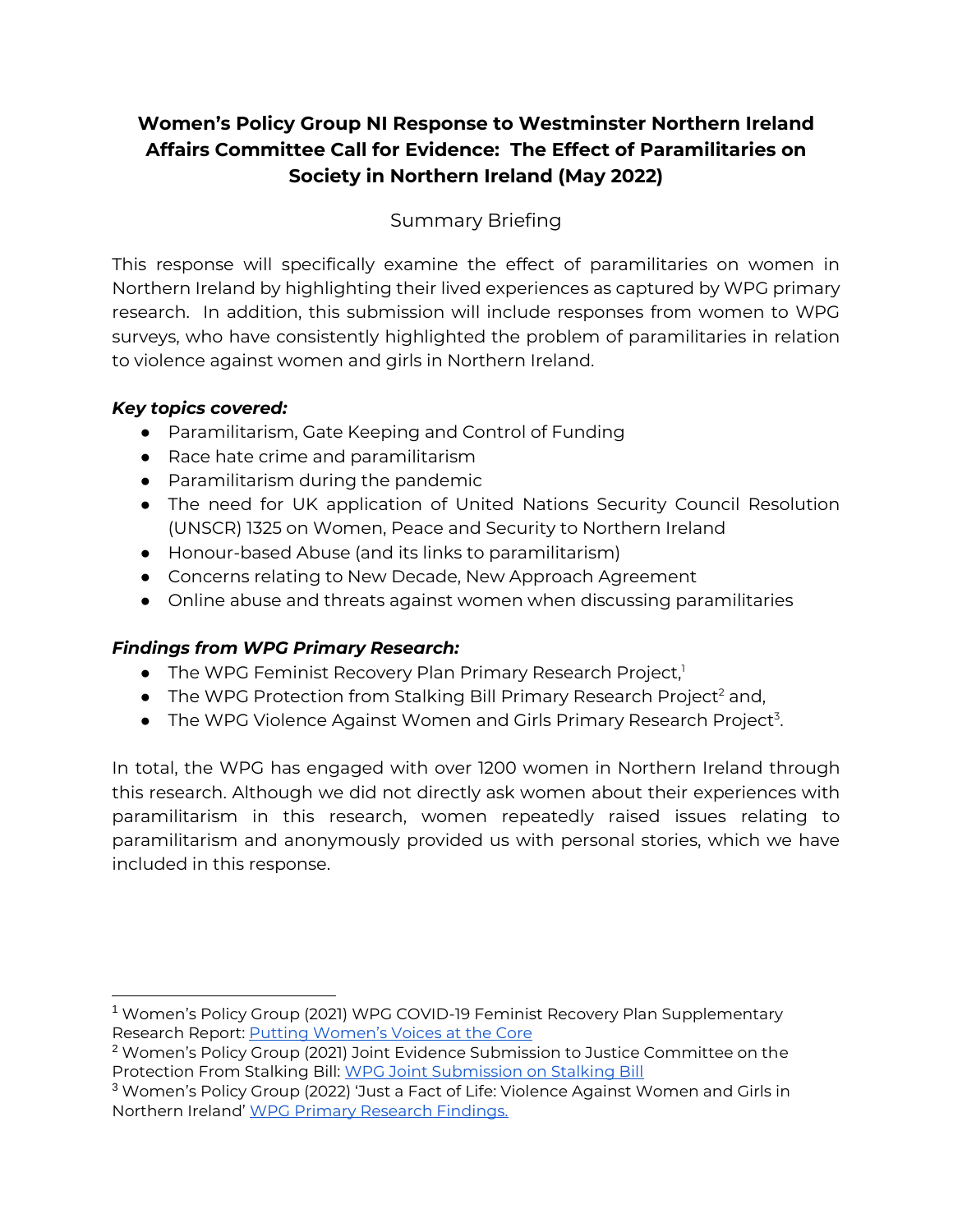#### **Summary of Recommendations:**

# *Paramilitarism, Gate Keeping and Control of Funding:*

- Practical guidance and assistance for those in poverty, integrated with and informed by the Anti-Poverty Strategy, that will divert vulnerable people from accessing loans from loan sharks by providing practical short-term and longterm routes out of poverty.
- A scoping exercise into the practicalities of adopting a policy position that advocates for the decriminalisation and regulation of drugs, so that this powerful method of community control and financial reward is taken out of the hands of paramilitaries.
- Advocate for the application of UNSCR 1325 in Northern Ireland.
- Introduce an urgent reappraisal of the process for awarding of public funds for community work, in order to ensure that these funds reach those most in need and do not perpetuate the issues that the work is designed to address.

# *Honour-based Abuse (and its links to paramilitarism):*

- Work with community leaders and the voluntary and community sector to raise public awareness on the issue and challenge dominant societal attitudes towards women,
- Ensure funding is attributed to specialist organisations working on both HBA and Domestic Abuse to ensure support organisations can avail of specialist training,
- Update legislation and policy within Northern Ireland to ensure children or adults at risk of HBA are given a safeguarding response to ensure the HBA has been recognised for what it is,
- Develop a strategy for early intervention and consistent intervention/aftercare with those at risk and ensure any upcoming VAWG strategy includes HBA.
- Increase awareness of various forms of HBA across the justice system in Northern Ireland, including Spiritual Abuse and Coercive Control<sup>4</sup> through work with community groups supporting survivors of HBA.

# *New Decade, New Approach Agreement:*

● Urgent action must be taken to implement all commitments outlined in the NDNA agreement, and these should be embedded into the Programme for Government.

<sup>4</sup> For more information on spiritual abuse, see: University of Chester, (2021), 'Spiritual Abuse: Coercive Control in Religion', https://bit.ly/3qZTfM1; Church Times (2018), 'Understanding Spiritual Times'[https://bit.ly/3zVbv26;](https://bit.ly/3zVbv26) Faith and Violence Against Women and Girls Coalition, (2021), 'Keeping the Faith: What Survivors From Faith Communities Want Us To Know', <https://bit.ly/3zL8uRP>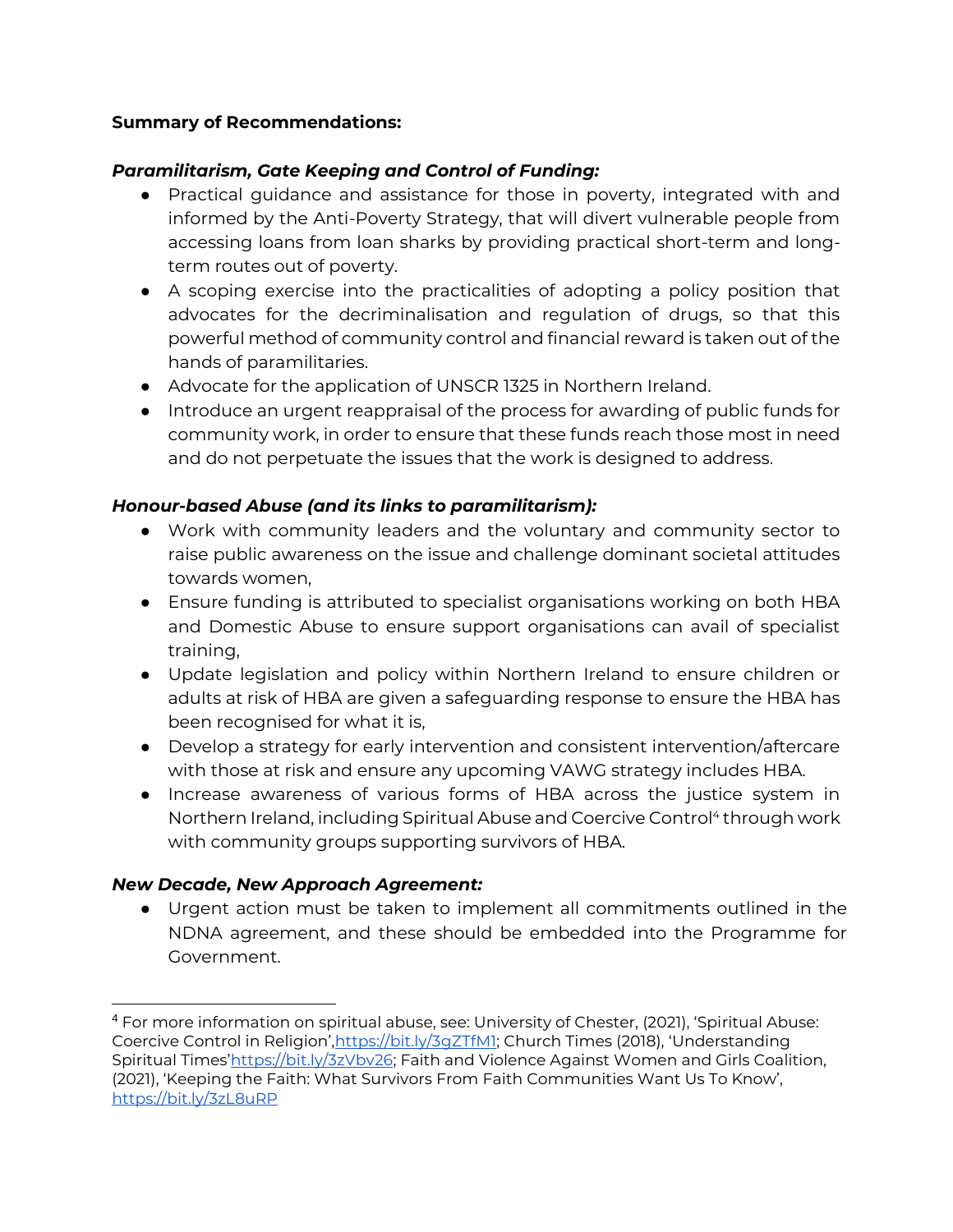# **Issues relating to paramilitarism for women summary:**

- Loan-sharking and illegal lending,
- Honour-based abuse,
- Control of communities and online abuse,
- Gender-based violence and reporting.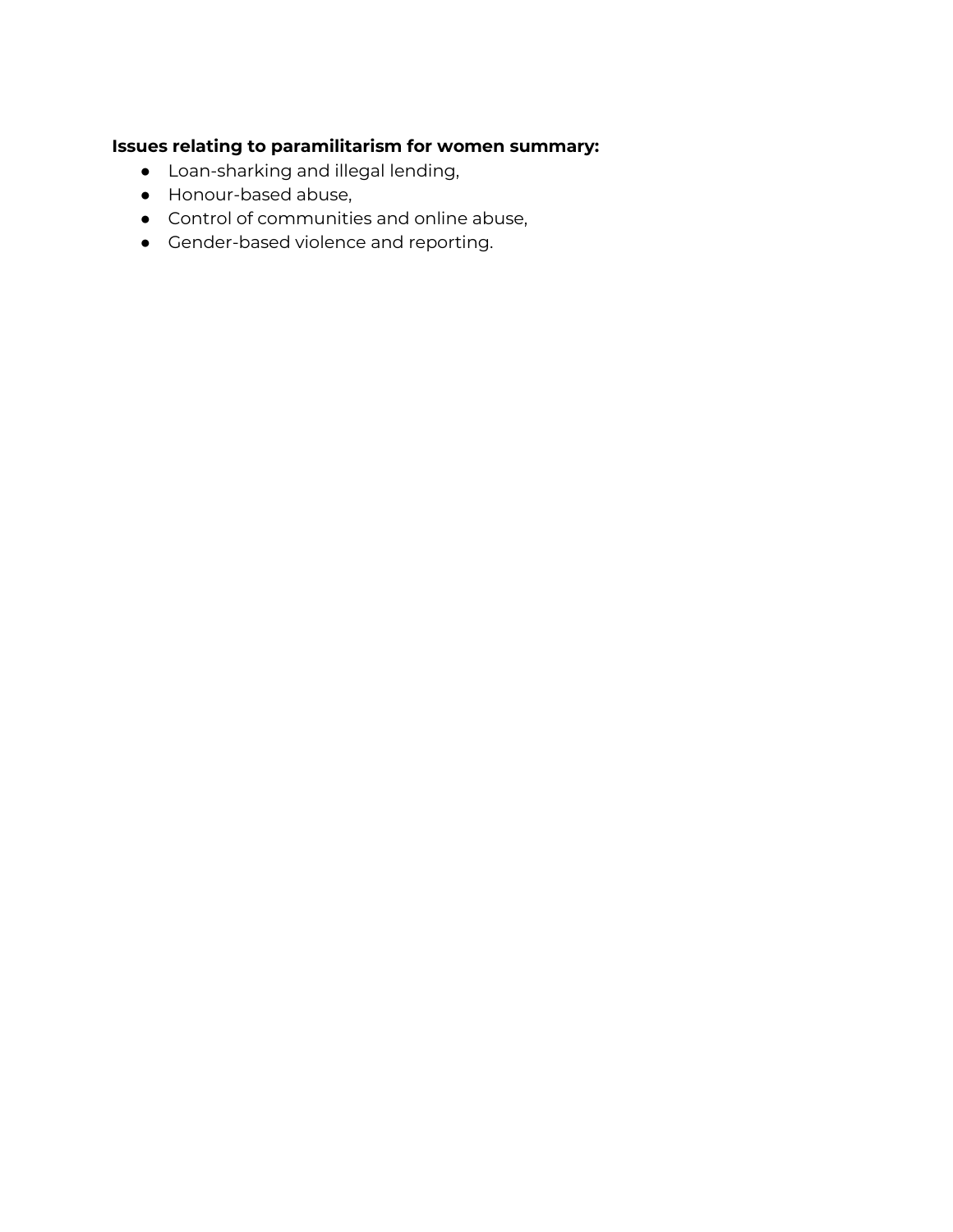# **1. Introduction**

Th[e](https://wrda.net/lobbying/womens-policy-group/) [Women's Policy Group Northern Ireland](https://wrda.net/lobbying/womens-policy-group/) (WPG) is a platform for women working in policy and advocacy roles in different organisations to share their work and speak with a collective voice on key issues. It is made up of women from trade unions, grassroots women's organisations, women's networks, feminist campaigning organisations, LGBTQ+ organisations, migrant groups, support service providers, NGOs, human rights and equality organisations and individuals.

The WPG is endorsed as a group that advocates for women of Northern Ireland on a policy level and we use our group expertise to lobby to influence the development and implementation of policies affecting women. This group has collective expertise on protected characteristics and focus on identifying the intersectional needs of all women.

WRDA is the secretariat of the Women's Policy Group and this submission was developed on behalf of the WPG. WRDA is a feminist membership organisation that was established in 1983 and our work covers lobbying, policy, Good Relations, health promotion and training.

#### **1.1 Endorsements**

The WPG would like to endorse the response submitted to this consultation by the Northern Ireland Women's Regional Consortium (WRC), which is a coalition of women's organisations (with several as members of the WPG) that acts as the established link and strategic partner between government and statutory agencies and women in disadvantaged and rural areas in Northern Ireland.

# **2. General Comments - The impact of paramilitaries on women in Northern Ireland**

This response will specifically examine the effects of paramilitaries on women in Northern Ireland by highlighting their lived experiences, as captured by WPG primary research. Through this research, we have heard from women across Northern Ireland who have consistently highlighted the problem of paramilitaries, in relation to violence against women and girls..

Before detailing this evidence, we would like to share some of the experiences of women's sector colleagues which relate to the impact of paramilitarism on women in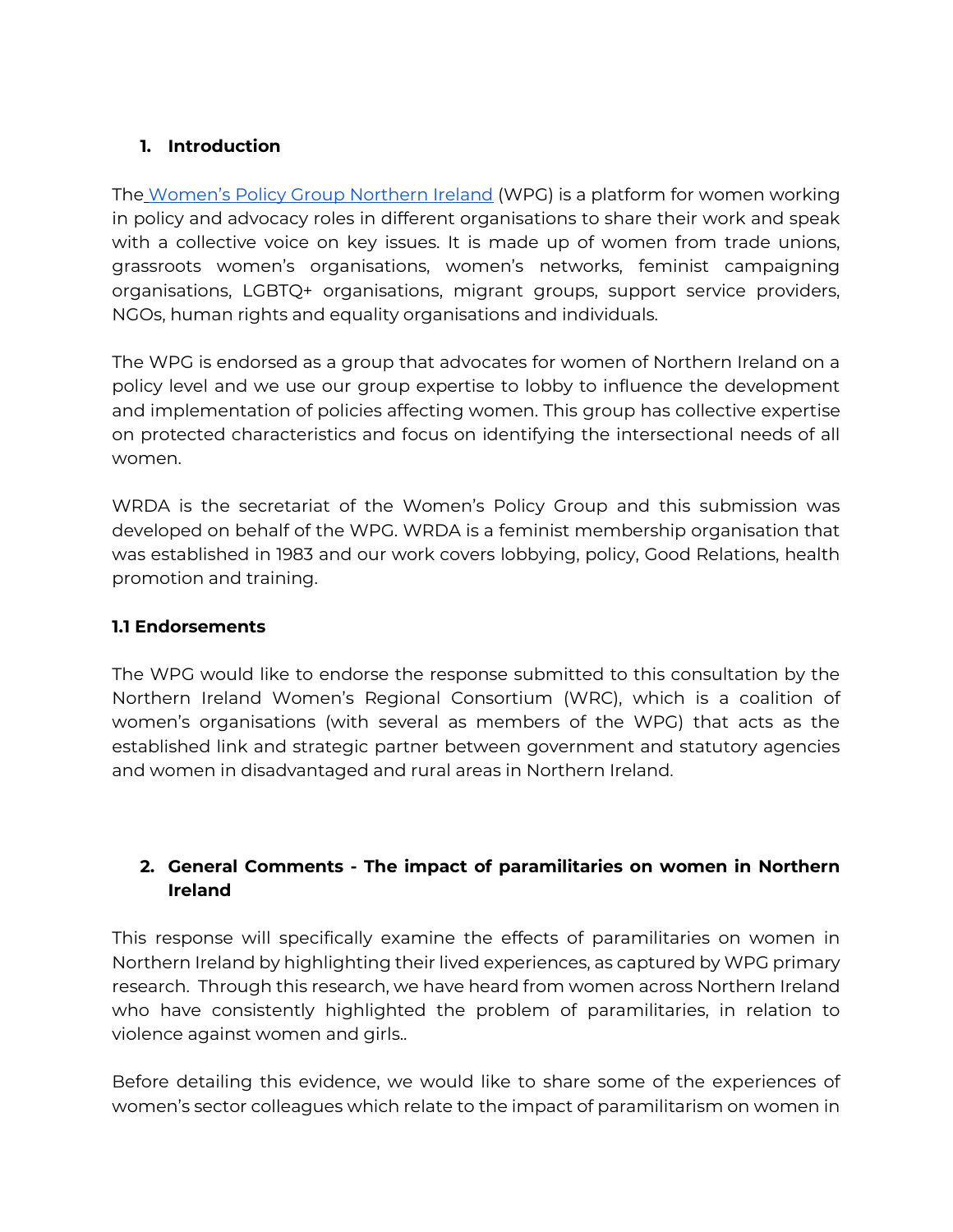Northern Ireland, and the barriers women face in participating in public life and peacebuilding. Further information regarding women in politics, public life, peacebuilding and decision-making in Northern Ireland can be found under the Social Justice Pillar of the full relaunched WPG Feminist Recovery Plan which is available [here.](https://wrda.net/wp-content/uploads/2021/07/WPG-COVID-19-Feminist-Recovery-Plan-Relaunch-One-Year-On.pdf)

#### *Online abuse and threats against women when discussing paramilitaries*

Advocating for gender equality in Northern Ireland often requires those working in the Women's Sector to have public-facing roles. For example, colleagues regularly present evidence to government bodies, Departments and Committees. The systemic and institutionalised misogyny in society means that women in public-facing roles are particularly vulnerable to abuse and harassment as a result of their work.

Members of the Women's Policy Group and colleagues in the wider Women's Sector regularly face intimidation, online abuse and defamation following public appearances, particularly if they discuss paramilitarism in our society. For example, after giving oral evidence to the Northern Ireland Affairs Committee last summer, Women's Sector colleagues received threats and a significant amount of online abuse after discussing the impact of paramilitarism on women in Northern Ireland.

This kind of behaviour is difficult to challenge because its source is opaque, especially when it is by anonymous online accounts. However, quite often, this abuse is instigated by public figures in Northern Ireland with a large platform and links to credible political leaders. Comments made online are often deleted or removed, but the ideas and misconceptions they spread remain in the public realm.

# *Recommendation:*

● A commitment from political leaders and media outlets not to amplify or give cover to people who engage in this behaviour is vital to allow women to speak about these issues without fear for their own safety.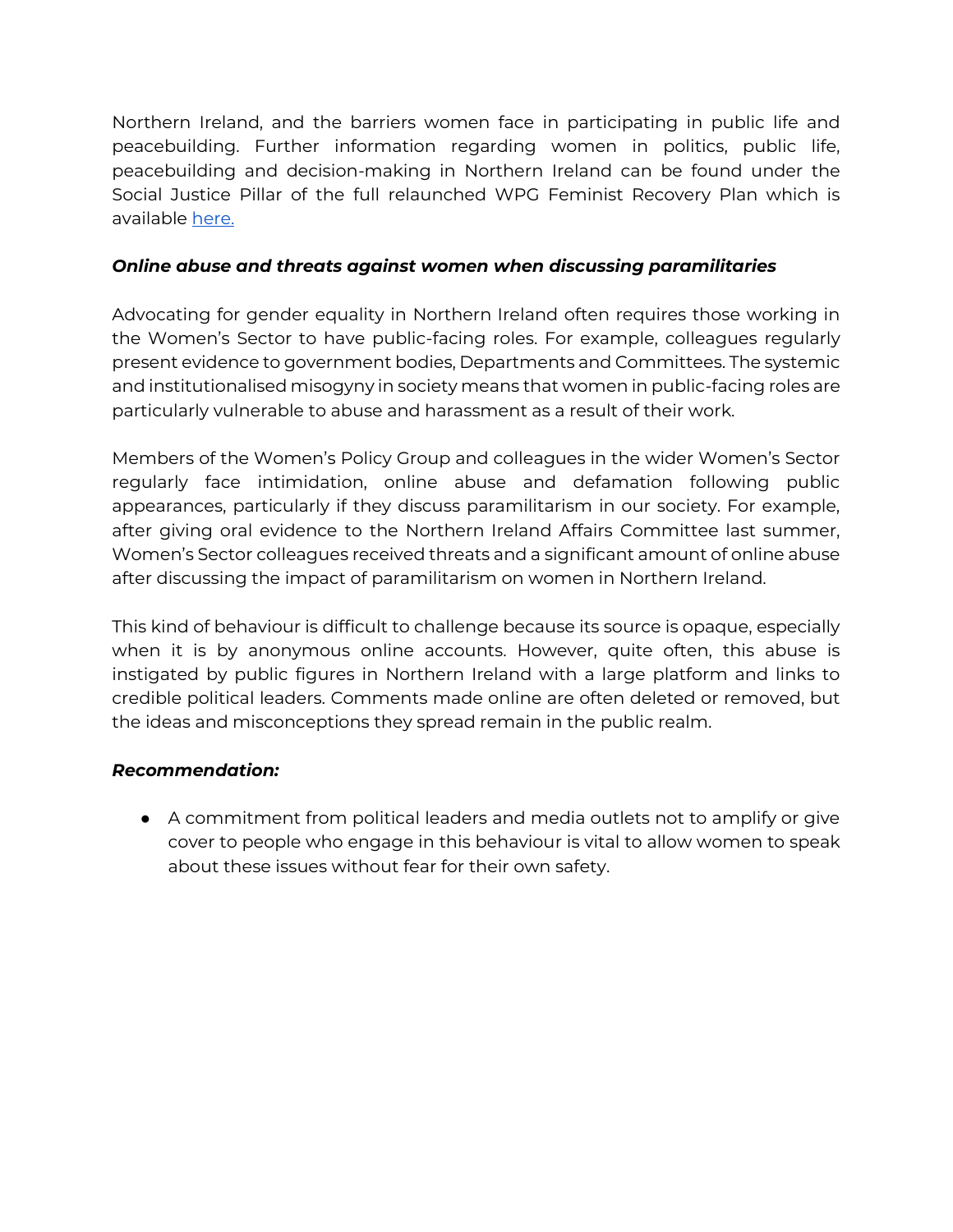# **3. WPG Feminist Recovery Plan**

The WPG NI COVID-19 Feminist Recovery Plan, originally launched in 2020<sup>5</sup> and relaunched in 2021<sup>6</sup>, highlights the disproportionate impact of the pandemic on women and makes several recommendations for addressing this impact. The Plan covers a wide range of topics, including violence against women, health inequalities and the impact of paramilitarism on women and the marginalisation of women in peacebuilding measures and institutions.

A summary of recommendations from the Relaunched WPG Feminist Recovery Plan can be accessed [here.](https://wrda.net/wp-content/uploads/2021/10/WPG-Feminist-Recovery-Plan-2021-Summary-of-Recommendations.pdf) The WPG would like to highlight some of our evidence and recommendations from the plan relating to the effects of paramilitarism on women in Northern Ireland.

# **3.1 Relevant content from the WPG Feminist Recovery Plan**

#### **3.1.1 Paramilitarism, Gate Keeping and Control of Funding**

Paramilitarism is a reality in Northern Ireland and continues to persist 20+ years after the Good Friday/Belfast Agreement. Paramilitary organisations continue to exist, despite, in most cases, ceasefires being in place and the conflict being behind us. Further, many of those who are involved in paramilitary activity are not the same actors that were involved during the conflict and the activities that continue to come under the umbrella name of "paramilitary activity" are not the same as those carried out during the conflict.

Paramilitaries are known to be involved in loan sharking and this particularly impacts upon those with limited incomes, especially women, as shown in research carried out by the Women's Regional Consortium<sup>7</sup>. This fact increases their control over vulnerable communities while also demonstrating the fact that they are a malign influence.

Race hate crime in Northern Ireland is often linked to paramilitarism. It is a reductive approach to say that a racist hate crime (i.e. intimidation with the intent of forcing

<sup>5</sup> Women's Policy Group (2020) 'WPG NI COVID-19 Feminist Recovery Plan' Available here: <https://wrda.net/wp-content/uploads/2020/07/WPG-NI-Feminist-Recovery-Plan-2020-.pdf> <sup>6</sup> Women's Policy Group (2020) 'WPG NI COVID-19 Feminist Recovery Plan: Relaunch – One Year On' Available here: [https://wrda.net/wp-content/uploads/2021/07/WPG-COVID-19-](https://wrda.net/wp-content/uploads/2021/07/WPG-COVID-19-Feminist-Recovery-Plan-Relaunch-One-Year-On.pdf) [Feminist-Recovery-Plan-Relaunch-One-Year-On.pdf](https://wrda.net/wp-content/uploads/2021/07/WPG-COVID-19-Feminist-Recovery-Plan-Relaunch-One-Year-On.pdf)

<sup>7</sup> Making Ends Meet: Women's Perspectives on Access to Lending, Women's Regional Consortium, February 2020

[Making-Ends-Meet-Womens-Perspectives-on-Access-to-Lending.pdf](https://womensregionalconsortiumni.org.uk/wp-content/uploads/2021/04/Making-Ends-Meet-Womens-Perspectives-on-Access-to-Lending.pdf)  [\(womensregionalconsortiumni.org.uk\)](https://womensregionalconsortiumni.org.uk/wp-content/uploads/2021/04/Making-Ends-Meet-Womens-Perspectives-on-Access-to-Lending.pdf)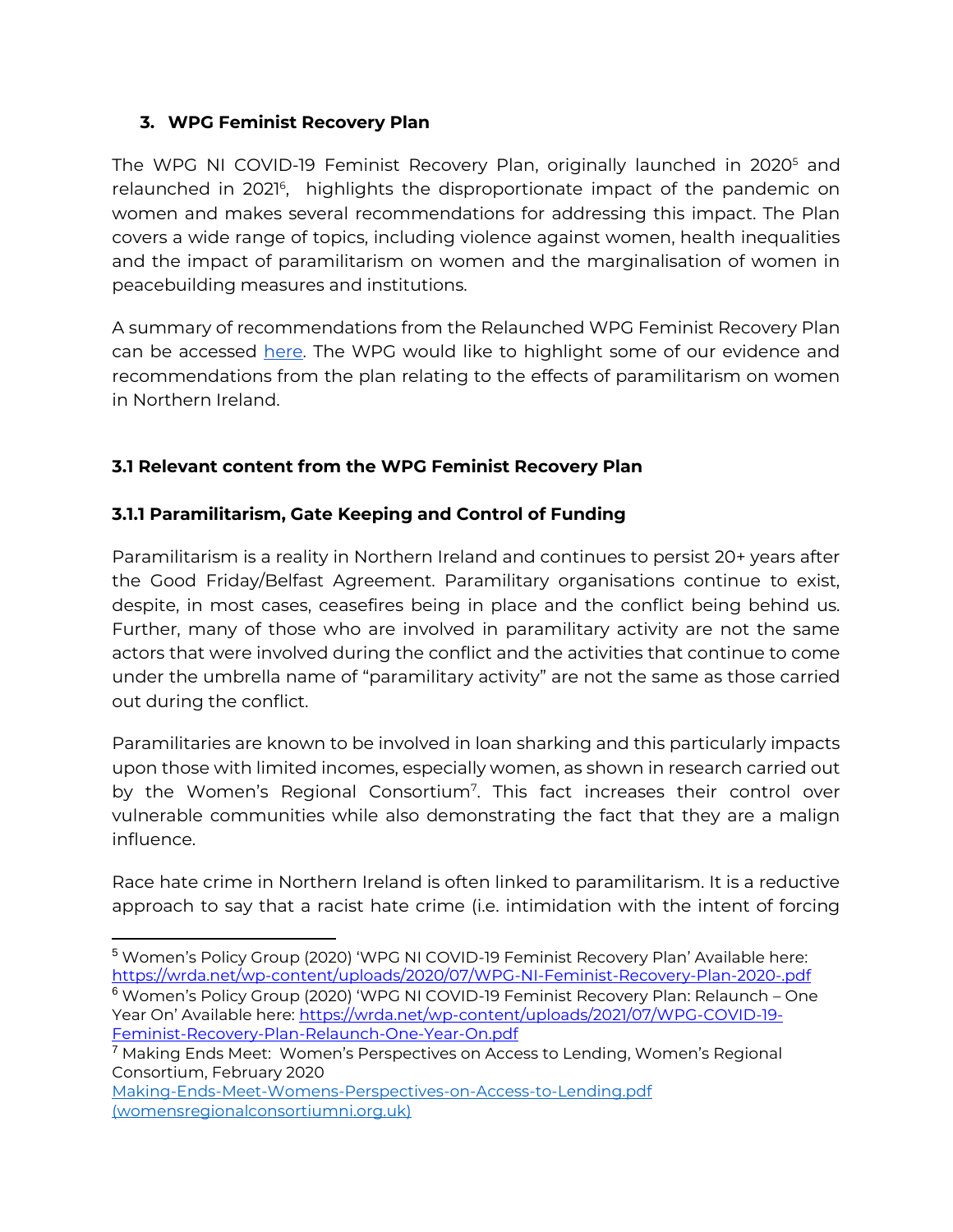someone from their home) committed by a paramilitary member or on the orders of a paramilitary group is a matter of race alone. In communities which have endured and suffered under paramilitary community control for decades, paramilitaries are incentivised to target perceived "newcomer" communities, on the pretext of racism and xenophobia, to justify their grip and coercive control over the community as a whole.

Lockdown may have further entrenched the influence of these groups in local communities, based on the increased levels of unrest and violence in recent months. Evidently, paramilitary organisations continue to recruit new members, and to engage in activities that would ordinarily be categorised as common criminality; loansharking, protection rackets, and drug dealing.

Paramilitary-run organisations continue to act as community organisations within vulnerable communities and many are in receipt of public money. These same organisations can act as gatekeepers within their communities, choosing favoured organisations to work alongside and choking off support to groups that may challenge or question paramilitary influence. These organisations are often highly male-dominated, leading to the silencing of women's voices within the local community, while reinforcing gender divisions.

This problem has been further exacerbated by the UK's refusal to apply the United Nations Security Council Resolution (UNSCR) 1325 to the Northern Ireland conflict, a situation which must be corrected in order to ensure peace, particularly at this sensitive juncture in our history. We also see the repercussions of this in the relative lack of women's involvement in politics and public life more generally.

Recent research by the Independent Reporting Commission, compiled by Monica McWilliams, confirms that paramilitary activity remains an issue in Northern Ireland, and laments that civil society has apparently learned to live with it. She describes the situation as one of "coercive control" of entire communities<sup>8</sup>. In addition, paramilitary affiliation, or alleged affiliation, is used to enact coercive control within domestic relationships and after they end. More robust action against these organisations would free up money to be invested in the communities that are currently being harmed by this coercive control, many of which have some of the worst levels of deprivation in the UK and Europe.

<sup>8</sup> See Independent Reporting Commission:<https://bit.ly/3vTMpNA>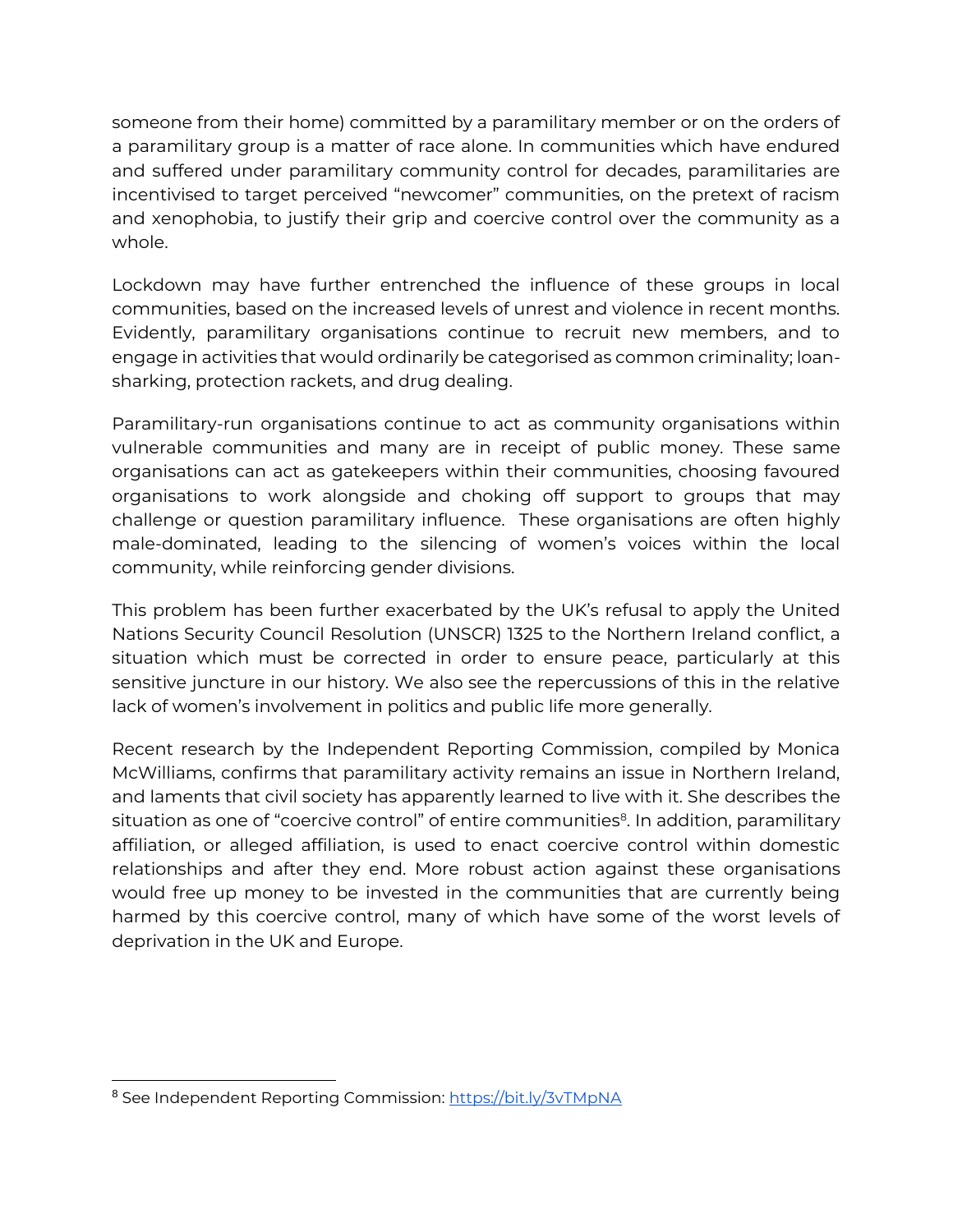#### *Recommendations:*

- Practical guidance and assistance for those in poverty, integrated with and informed by the Anti-Poverty Strategy, that will divert vulnerable people from accessing loans from loan sharks by providing practical short-term and longterm routes out of poverty.
- A scoping exercise into the practicalities of adopting a policy position that advocates for the decriminalisation and regulation of drugs, so that this powerful method of community control and financial reward is taken out of the hands of paramilitaries.
- Advocate for the application of UNSCR 1325 in Northern Ireland.
- Introduce an urgent reappraisal of the process for awarding of public funds for community work, in order to ensure that these funds reach those most in need and do not perpetuate the issues that the work is designed to address.

# **3.1.2 Honour-based Abuse (and its links to paramilitarism)<sup>9</sup>**

Honour-based abuse (HBA) is a prevalent issue that is often misunderstood in Northern Ireland. While gender-based violence is usually described as violence that is directed at a woman because she is a woman or violence that affects women disproportionately<sup>10</sup>, HBA is often described as the violence predominantly inflicted on women who are thought to have brought shame and dishonour to their family  $th$ rough actual or perceived immoral behaviour $^{\text{nl}}$ .

The Crown Prosecution Services describe HBA as relating to a collection of practices which are used to control behaviour within families or other social groups to protect

<sup>9</sup> *Please Note: This section, taken from the Feminist Recovery Plan, is informed by the research of Coumilah Manjoo on Honour-Based Abuse in Northern Ireland compared to the rest of the United Kingdom. This research relates to how Inter-Faith, Inter-Racial and Cross-Cultural Marriages can provide additional challenges, including disapproval from families and communities, associations of shame, and the potential for honour-based abuse or violence (HBA/HBV). HBA/HBV is not an attribute to any specific culture, faith or religion -*

Manjoo, C. (2018) '"Shame" and "Honour": Comparison of the Prevalence of "Honour"-Based Abuse/Violence in Northern Ireland and the Rest of the United Kingdom', Queen's University Belfast.

<sup>&</sup>lt;sup>10</sup> The Committee on the elimination of discrimination against women, 'General Recommendations Adopted by the Committee on the Elimination of Discrimination against Women' (OHCHR 1992)<https://bit.ly/3d6U8S0>

<sup>11</sup> HASP – Honour Ambassadors against Shame Practices, 'Honour Related Violence in the United Kingdom' (HASP – Honour Ambassadors against Shame Practices 2017) 2-90.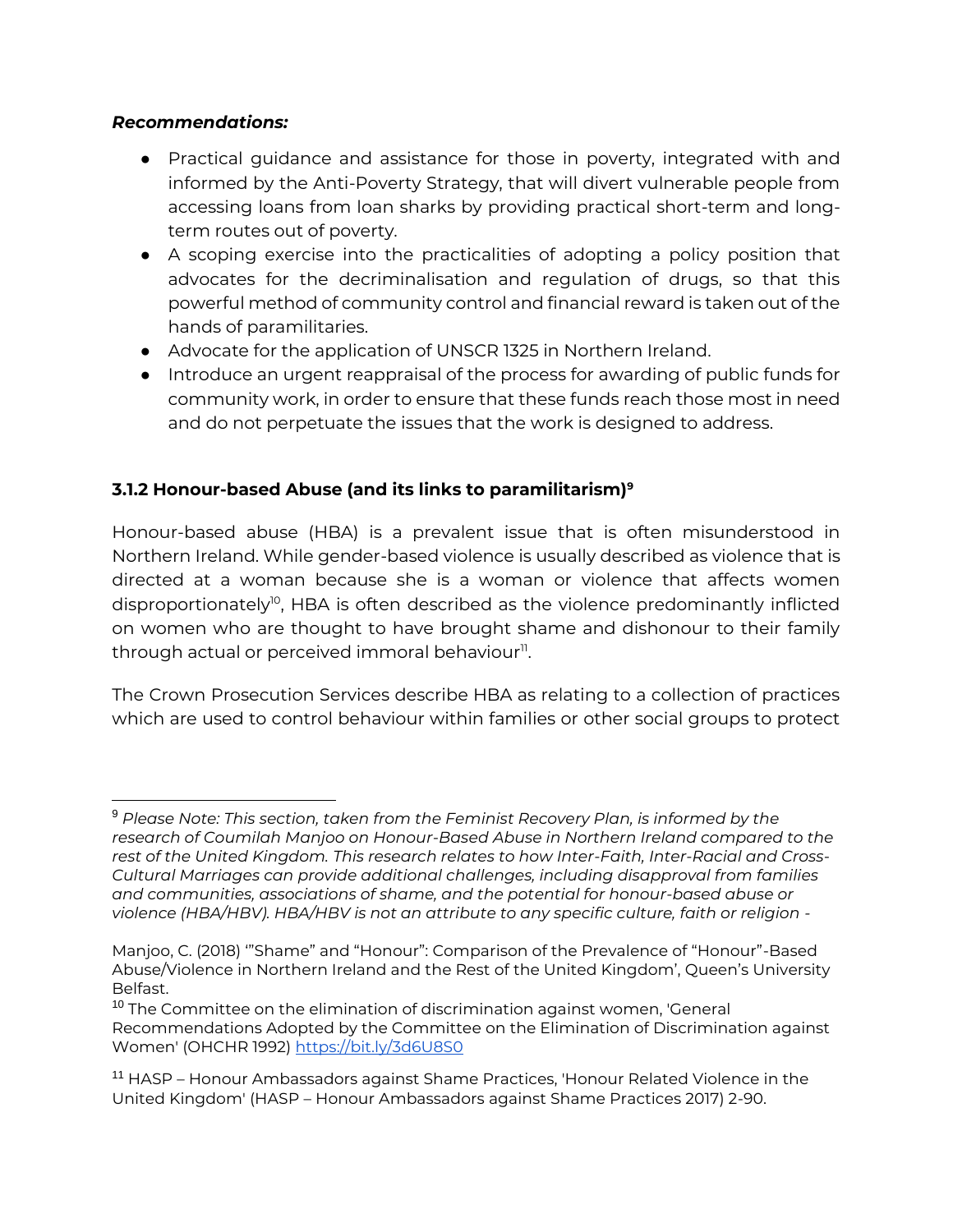perceived cultural and religious beliefs and/or honour<sup>12</sup>. Such behaviour can occur when perpetrators perceive that a relative has shamed the family and/or community by breaking their honour code.

HBA can take place in many forms such as (but not limited to): threatening behaviour, assault, rape, kidnap, abduction, forced abortion, forced marriage, threats to kill and false imprisonment. Worryingly, the UK is considered one of the worst areas within Europe with almost 3000 'honour' attacks per year and 12 'honour' killings per year<sup>13</sup>.

Awareness for HBA is low in Northern Ireland compared to the rest of the UK. It could be argued that it was deprioritised due to ongoing issues relating to the aftermath of the conflict. However, rather than dismissing HBA as an issue that isn't as prevalent in Northern Ireland, an understanding of the unique manifestations of HBA within Northern Ireland must be developed, particularly in how cultural and religious beliefs and the prevalence of paramilitaries can also contribute to HBA.

A 2016 report on 'Intimate Partner Violence in Conflict and Post Conflict Societies,<sup>14</sup>' in collaboration with Women's Aid, highlights **several examples of domestic violence and abuse being perpetuated due to links with paramilitarism and their values, community attitudes and traditional religious belief.** 

The lack of understanding or discussion of the 'honour' element of this form of domestic violence will enable this form of abuse to continue as root causes and societal attitudes are not addressed. Further, failing to recognise the 'honour' element of abuse can further prevent victims from speaking up about the abuse they have endured<sup>15</sup>.

#### *Recommendations:*

● Work with community leaders and the voluntary and community sector to raise public awareness on the issue and challenge dominant societal attitudes towards women,

<sup>12</sup> Ibid, n362.

<sup>13</sup> European Parliament, 'Briefing European Parliamentary Research Service' (European Parliament 2015) 4.

<sup>14</sup> Jessica Leigh Doyle and Monica McWilliams, 'Intimate Partner Violence In Conflict And Post-Conflict Societies' (Political Settlements Research Programme (PSRP) 2018) 1-120.

<sup>&</sup>lt;sup>15</sup> See more in relation to a case involving an elderly woman who spent her life in a mother and baby institution and the impact this had on her long-term: Patsy McGarry, 'Magdalene Laundries: 'I Often Wondered Why Were They So Cruel'' Irish Times (2018) <https://bit.ly/3d7phom>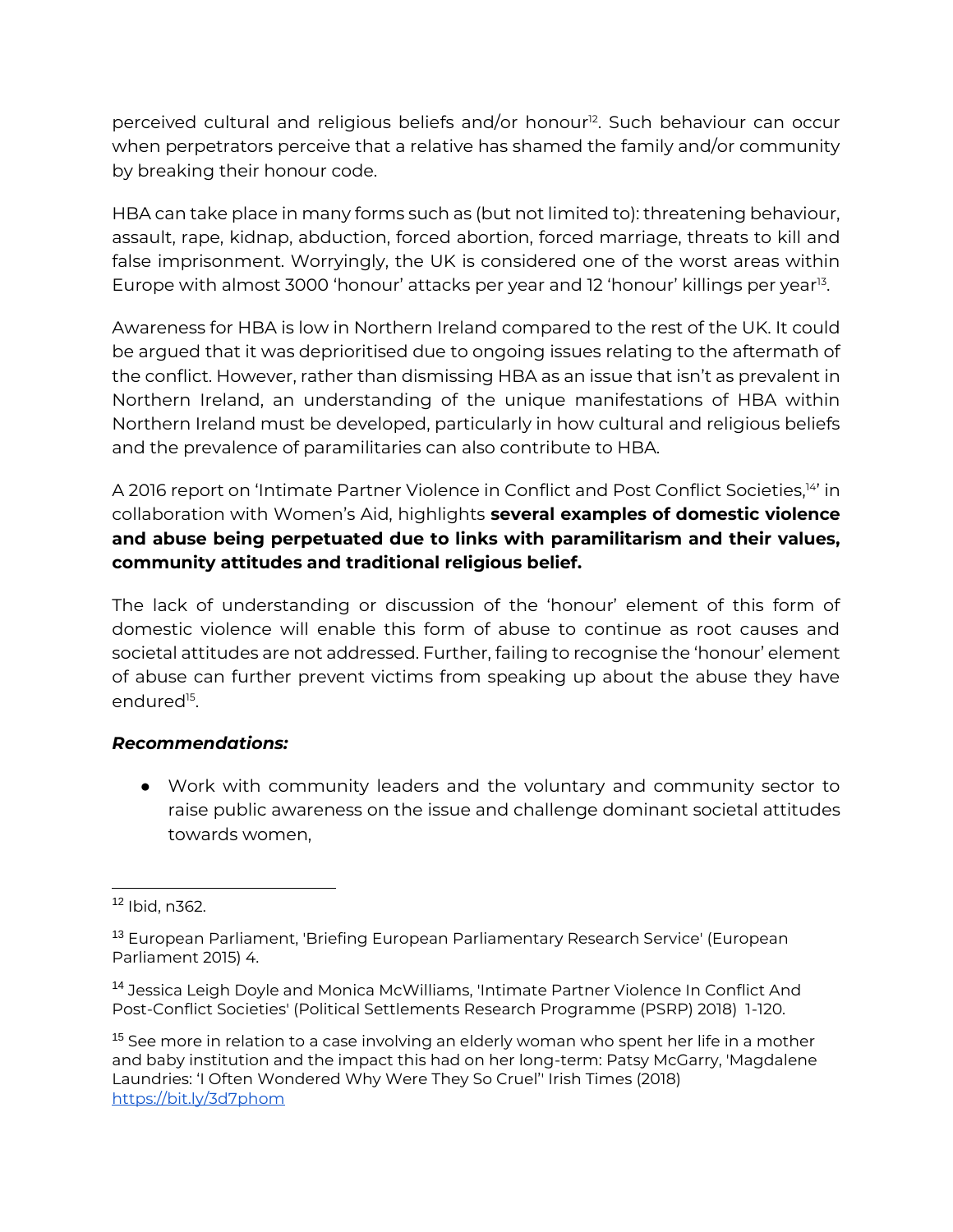- Ensure funding is attributed to specialist organisations working on both HBA and Domestic Abuse to ensure support organisations can avail of specialist training,
- Update legislation and policy within Northern Ireland to ensure children or adults at risk of HBA are given a safeguarding response to ensure the HBA has been recognised for what it is,
- Develop a strategy for early intervention and consistent intervention/aftercare with those at risk and ensure any upcoming VAWG strategy includes HBA.
- Increase awareness of various forms of HBA across the justice system in Northern Ireland, including Spiritual Abuse and Coercive Control<sup>16</sup> through work with community groups supporting survivors of HBA.

# **3.1.3 New Decade, New Approach Agreement**

The Women's Policy Group has several concerns relating to the New Decade, New Approach (NDNA) Agreement. The NDNA made no reference to women and little progress has been made on many of the commitments from this Agreement, despite it being more than two years since it was signed. This includes commitments to work that the women's sector has been heavily involved in, such as the suite of social inclusion strategies, an Executive Childcare Strategy, Climate Change Act, implementation of the Racial Equality Strategy, addressing inadequate access to IVF and other fertility treatments, an Irish Language Act, creating greater transparency within government decision making and more.

Given the unstable political climate in Northern Ireland and the blocking of many pieces of human rights and equality legislation over the last two decades by the Executive, the commitments within the NDNA agreement should be embedded into a programme for government as soon as possible. This could help to prevent the further abuse of the St. Andrew's Veto, particularly in relation to issues affecting women, minority rights and LGBTQ+ people.

#### *Recommendation:*

● Urgent action must be taken to implement all commitments outlined in the NDNA agreement, and these should be embedded into the Programme for Government.

<sup>16</sup> For more information on spiritual abuse, see: University of Chester, (2021), 'Spiritual Abuse: Coercive Control in Religion', https://bit.ly/3qZTfM1; Church Times (2018), 'Understanding Spiritual Times'[https://bit.ly/3zVbv26;](https://bit.ly/3zVbv26) Faith and Violence Against Women and Girls Coalition, (2021), 'Keeping the Faith: What Survivors From Faith Communities Want Us To Know', <https://bit.ly/3zL8uRP>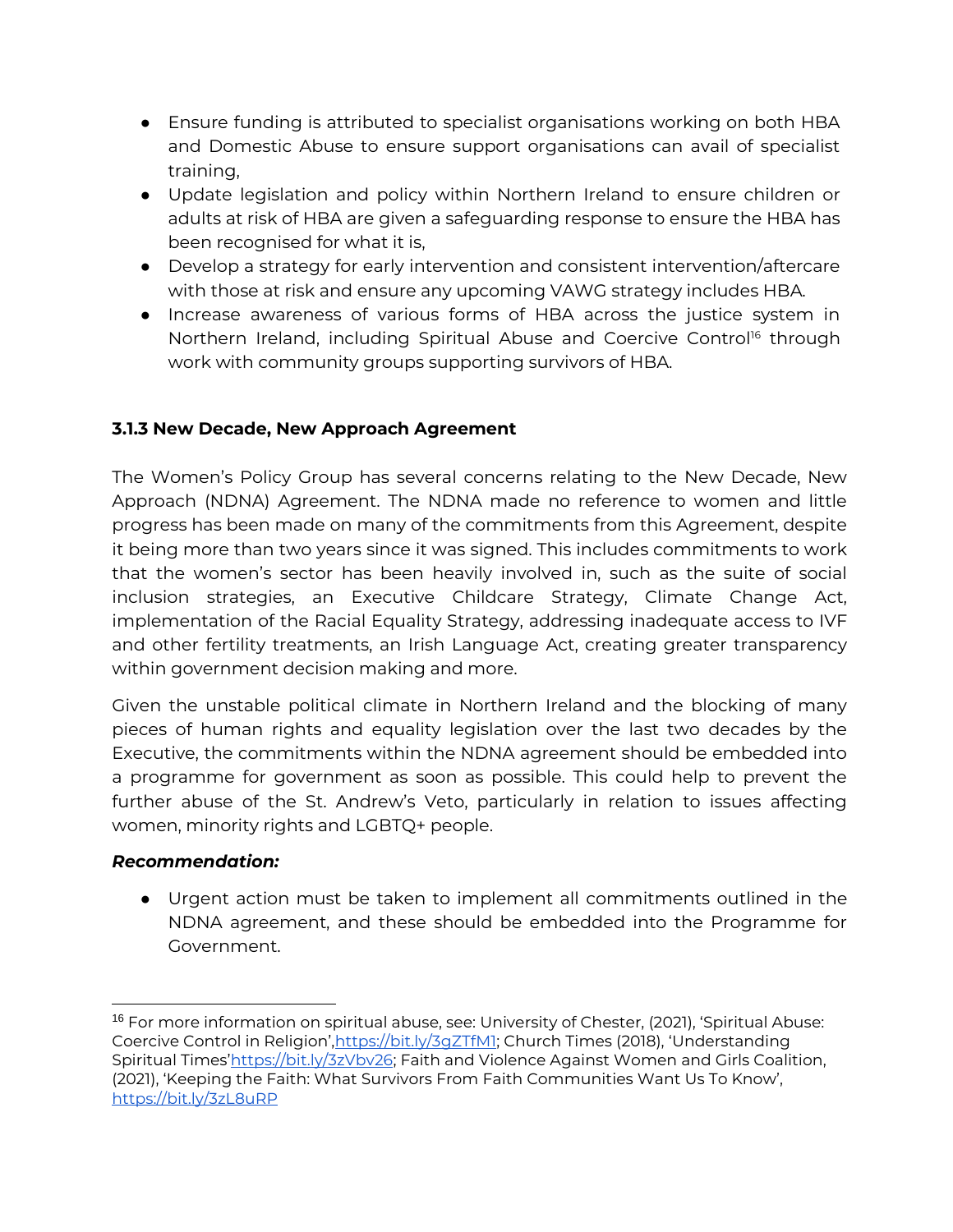# **4. Findings from WPG Primary Research**

As previously mentioned, the Women's Policy Group has conducted several pieces of primary research into the experiences of women with a range of issues relating to gender inequality and violence against women and girls. These research projects have included:

- $\bullet$  The WPG Feminist Recovery Plan Primary Research Project,<sup>17</sup>
- $\bullet$  The WPG Protection from Stalking Bill Primary Research Project<sup>18</sup> and,
- The WPG Violence Against Women and Girls Primary Research Project<sup>19</sup>.

In total, the WPG has engaged with over 1200 women in Northern Ireland through this research. **Although we did not directly ask women about their experiences with paramilitarism in this research, women repeatedly raised issues relating to paramilitarism** and anonymously provided us with personal stories, which we have included below.

Please refer to the full reports (referenced above) for information on methodologies, research methods and signposting/support for victims and survivors.

# **A) Protection from Stalking Bill Primary Research Content:**

# - **Paramilitary Involvement in Stalking and VAWG:**

*"An abusive ex-fiancé sent me letters, and also his friend, to try to ascertain if I would take him back. This was scary for me as he was emotionally, financially and sexually violent and had drugged me when we were together. He was also in the paramilitaries. A man I met in a chippy followed me home and sat outside my house in his car and kept coming back. I gave him my number in the chippy, and he scared me because he said he was watching my house, and my cats. He also said he was ex PSNI and had done traces on me. The police didn't really take me seriously because I was on antidepressants at the time… They did find out who he really was but advised against me pursuing charges* 

<sup>&</sup>lt;sup>17</sup> Women's Policy Group (2021) WPG COVID-19 Feminist Recovery Plan Supplementary Research Report: **[Putting Women's Voic](https://wrda.net/wp-content/uploads/2021/07/WPG-Feminist-Recovery-Plan-Research-Report-Womens-Voices-at-the-Core.pdf)es at the Core** 

<sup>&</sup>lt;sup>18</sup> Women's Policy Group (2021) Joint Evidence Submission to Justice Committee on the Protection From Stalking Bill: [WPG Joint Submission on Stalking Bill](https://wrda.net/wp-content/uploads/2021/04/WPG-Joint-Submission-Protection-from-Stalking-Bill-16-04-2021.pdf)

<sup>19</sup> Women's Policy Group (2022) 'Just a Fact of Life: Violence Against Women and Girls in Northern Ireland' [WPG Primary Research Findings.](https://wrda.net/wp-content/uploads/2022/04/WPG-VAWG-Research-Report.pdf)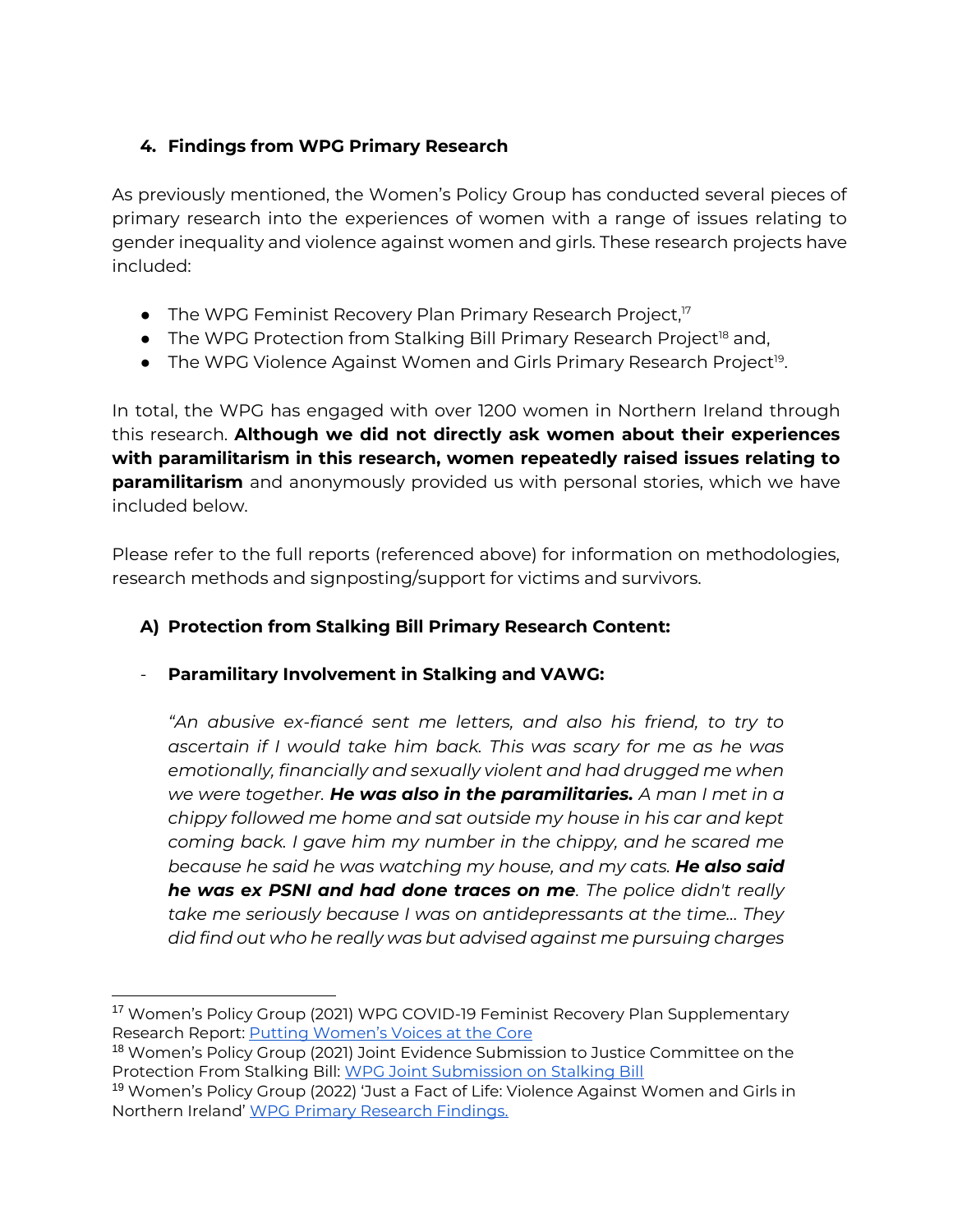*because the stalker would only get a rap on the knuckles, at best. And my health would suffer."* 

Primary Research Respondent

Twenty-three years after the Good Friday / Belfast Agreement, paramilitary activity still exists. We see the public-facing side of this activity quite often, but much is hidden behind closed doors. In the 2018 report Intimate Partner Violence in Conflict and Post-Conflict Societies, referring to 2016 research, Professor Monica McWilliams<sup>20</sup>:

*"The continuation of paramilitary control on women experiencing IPV*  remains a concern although it is two decades since the cessation of *formal paramilitary hostilities. In the 2016 study, 11 of 53 participants (21%) raised the impact of paramilitarism on their lives when asked about the impact and legacy of the conflict in Northern Ireland, making it a relevant issue. The impact of paramilitarism was evident in two main respects: on the one hand, affiliation to paramilitary groups provided a source of power to perpetrators of IPV; while, on the other hand, the armed groups represented an alternative and more rapid response to IPV for victims."*

She notes also that coercive control was maintained within the home by claims by the perpetrator that they were connected with paramilitary groups.

Paramilitary involvement by the perpetrator - or the suggestion thereof - may make reporting to the PSNI difficult or impossible. It may also mean that surveillance of victims can continue even if a perpetrator is imprisoned, as their affiliations may mean that the victim will still be monitored and controlled.

# **B) Men's Violence Against Women and Girls Call for Views Primary Research Responses:**

**We received the following responses to the question 'Do you think there are any forms of violence against women and girls that we have not mentioned that should be included in the strategy?'**

*"Revenge porn, involvement in organised crime eg prostitution, trafficking into domestic labour, paramilitary or gang violence or threats of to women - the gender specific nature of that eg threat of* 

<sup>&</sup>lt;sup>20</sup> [https://www.politicalsettlements.org/wp-content/uploads/2018/07/2018\\_PSRP-Violence-](https://www.politicalsettlements.org/wp-content/uploads/2018/07/2018_PSRP-Violence-ReportNI.pdf)[ReportNI.pdf](https://www.politicalsettlements.org/wp-content/uploads/2018/07/2018_PSRP-Violence-ReportNI.pdf) pp.57-58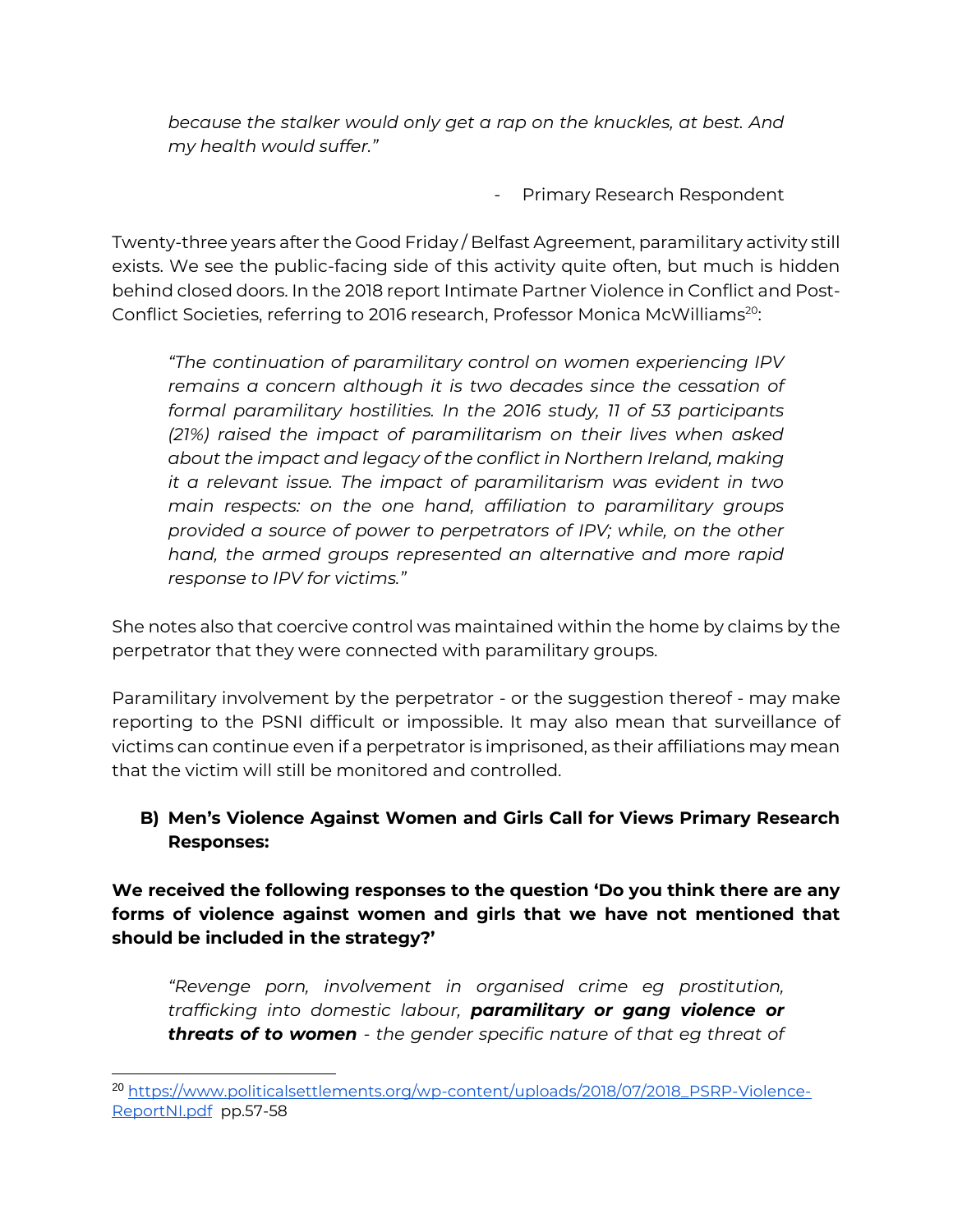*sexual violence, degradation or coerced sexual activity with male gang members to "initiate" into groups."*

*"Paramilitary, educational."*

*"Sectarian abuse."*

**We received the following responses to the question 'Would you like to share any details about how you've been impacted by violence against women and girls and what age you were when this first happened?'**

*"...Friend was held at knife point for two days by a group of three men who brutalised her body, tortured her with cigarette burns and hundreds of knife cuts and repeatedly raped her because she was lesbian. The men were paramilitary and lived on her street. She never reported it because the police and paramilitaries were on the same side. Her family left Belfast."*

*"Raped between ages 4-8, again aged 16, 25, 35. All of my relationships have been abusive, emotionally, physically, financially with coercive behaviour. My ex got his uvf paramilitary friends to burn me out of my Belfast home with our 2 babies in 2018, I had to flee to start over in Derry. The court process indulged his abuse, put the babies at risk, allowed him access to our children as a violent drug addict. He has no contact now, we are safe, but he refuses to pay maintenance despite working cash in hand."*

#### **We received the following responses to the question 'What do you think are the root causes of sexism, misogyny, victim-blaming, rape myths and rape culture?'**

*"The patriarchal, religious structure of the NI culture which is propped up by our history of violence and the political manipulation of deep seated fears of men involved with the troubles and the legacy of the troubles. This is further compounded by lad culture and toxic masculinity, where being a 'hard man' is revered and seen as a leadership trait in communities where community development is anchored in workers who are (ex?) combatants as role models. I also do not think there is a political option for equality based thinking outside the traditional split which means the issues women work to*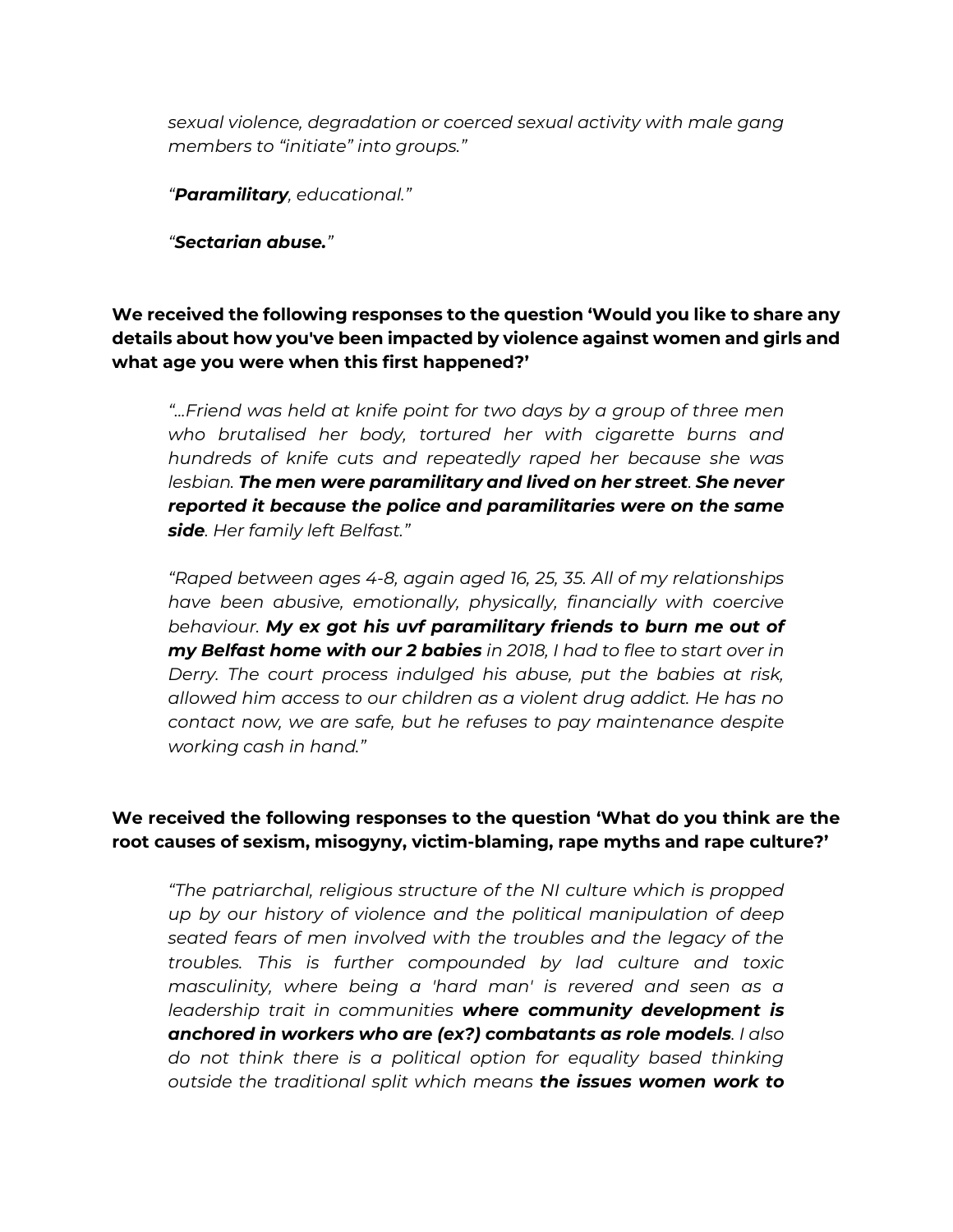*address are downgraded in terms of importance as politicians manipulate the legacy of the troubles to stay in power."*

*"Toxic masculinity especially that which is caused by the legacy of the troubles. Lack of proper integrated sex education in schools especially Catholic schools. General attitudes towards women and girls in terms of their place in society and what they can and cannot achieve/what they are good for. We have a real issue with "bro culture" with our young men and boys believing violence against women is funny or something that women ask for especially by dressing or acting in a certain way."*

## **We received the following responses to the question 'What do you think the barriers are to victims in reporting?'**

*"Paramilitaries, threat from family members bringing shame on the family name."*

*"In Northern Ireland there are too many people connected to or pretend to be connected to or involved with paramilitaries. Also being threatened by their abuser. And loving the abuser. There's no financial support at all if the victim works. Even on a low income. I have seen that with my former colleague and also my friend when she and her dog got beaten up by her ex-partner."*

**We received the following response to the question 'What sort of measures do you think are necessary to change men and boy's actions?'**

*`*

*"Peace education from Primary school up. The militarization/paramillitarisation of our society stunts boy's emotional growth and promotes harmful ideas of what it means to be a man. Consent education. Getting them to understand what sexism looks/feels like."*

# **We received the following responses to the question 'Could you please expand on what additional factors need to be considered or what additional action needs to be taken to support these women?'**

*"Women who are disabled are more vulnerable to many types of abuse particularly financial abuse and coercive control. Rural women are at*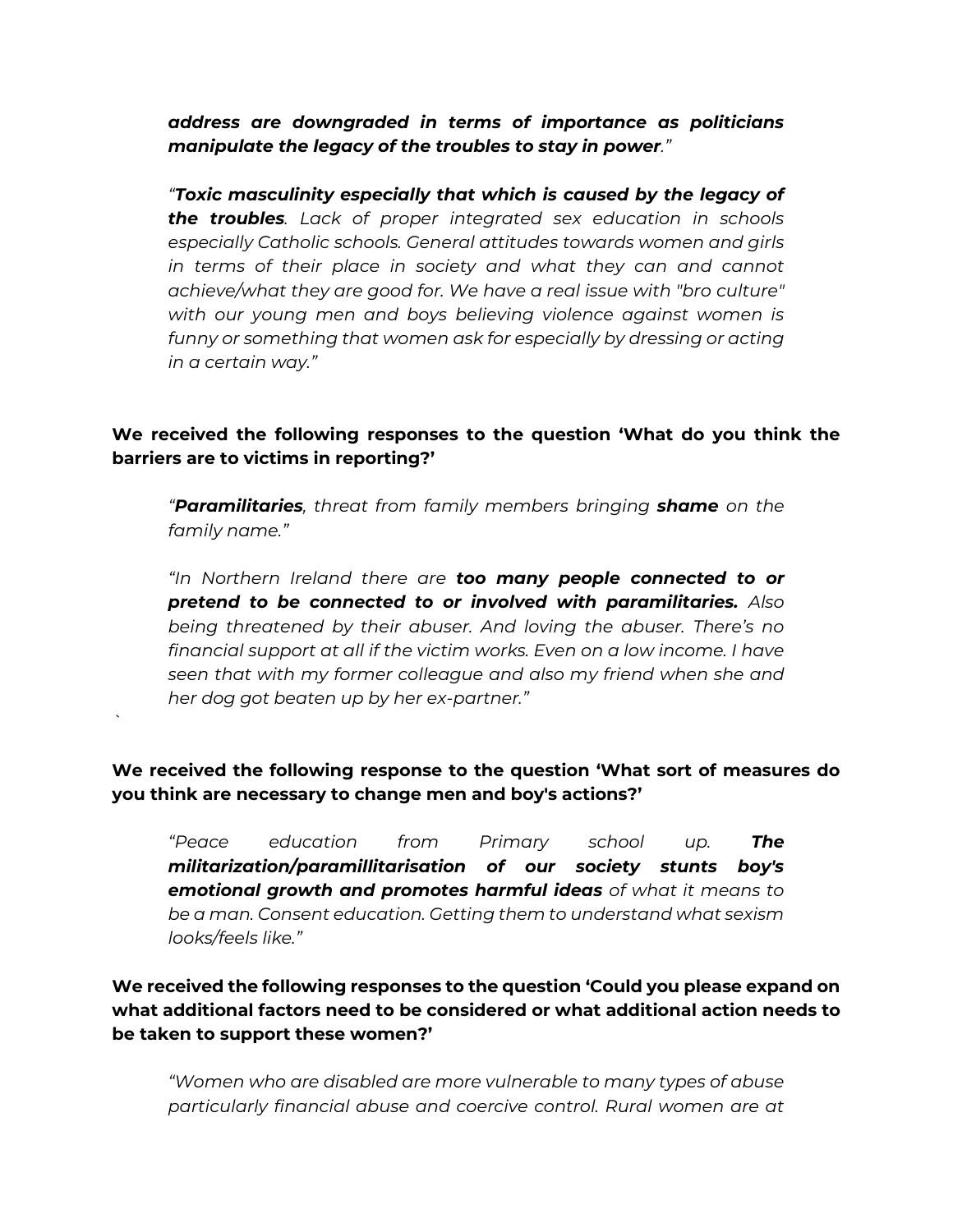*increased risk of physical violence, easy to cover up signs of domestic abuse when you live on a farm. I know a woman whose husband tried to crush her with a round bale wrapper, she thought to herself that if he succeeded he would be able to claim it was a farm accident. Loyalist women are less likely to report due to lack of trust in the police and a reluctance to be seen to be bringing the police into the area, paramilitarisation and the pressure that it will be used to make the community look bad, play into the 'thug' narrative."*

*"Cultural norms can vary in different groups, meaning certain women are more at risk. Loyalist macho culture should also be listed here."*

**We received the following responses to the question 'What sort of changes would you like to see within the justice system in relation to men's violence against women and girls?'**

*"Review of rape allegations and trails. Greater recognition that some women offenders are or have been exploited. I think there's a particular need for work around paramilitary-style groups and VAW."*

**We received the following responses to the question 'Is there anything else that you would like to share that you think the WPG should be calling for within the Violence Against Women and Girls Strategy?'**

*"A focus on Primary Prevention, through Education in all schools. Emotional literacy, rights and responsibilities, relationship education, power, consent, social media, sexual harassment. All children need to be educated and empowered to choose different paths than those modelled in our society. Violence towards women and girls is a cornerstone of oppression and all forms of violence in Northern Ireland. Challenging it and changing it will support anti- sectarianism."*

*"Also need to look at the linkages with the troubles - talk to victims and survivors - I would expect a large proportion of women and girls already impacted by the troubles have also been impacted by violence - other strategies need to link in."*